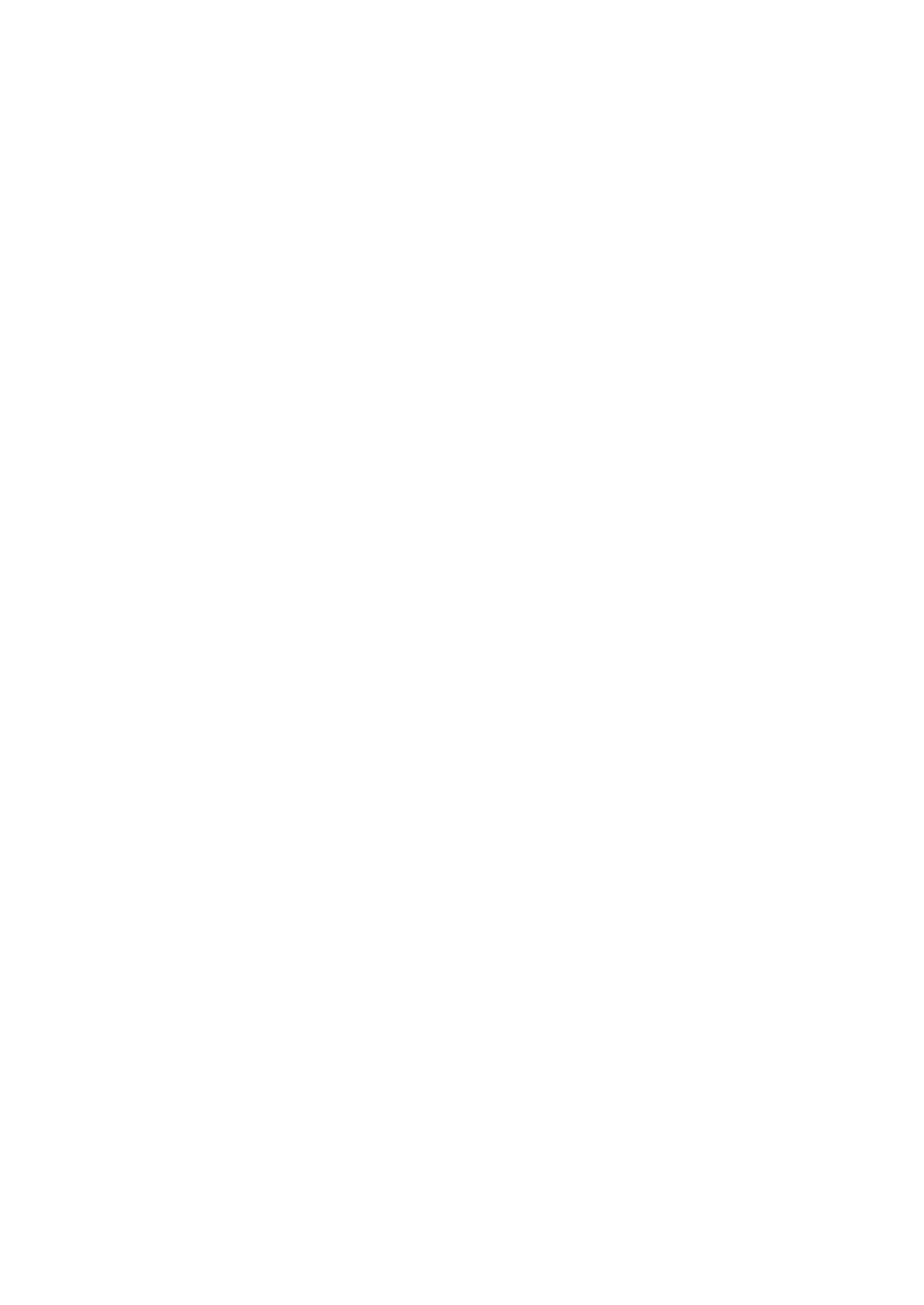## **The G20 and the dilemma of asymmetric sovereignty. Why multilateralism is failing in crisis prevention**

Heribert Dieter

German Institute for International and Security Affairs, Berlin, and Visiting Professor for International Political Economy, Zeppelin University, Lake Constance

Paper prepared for the 5<sup>th</sup> Annual Conference on "Governance and Development: Views from G20 countries

ICRIER, September 17 to 19, 2013

New Delhi

Address for correspondence: Prof. Dr. Heribert Dieter German Institute for International and Security Affairs Ludwigkirchplatz 3-4 10719 Berlin Email: Heribert.dieter@swp-berlin.org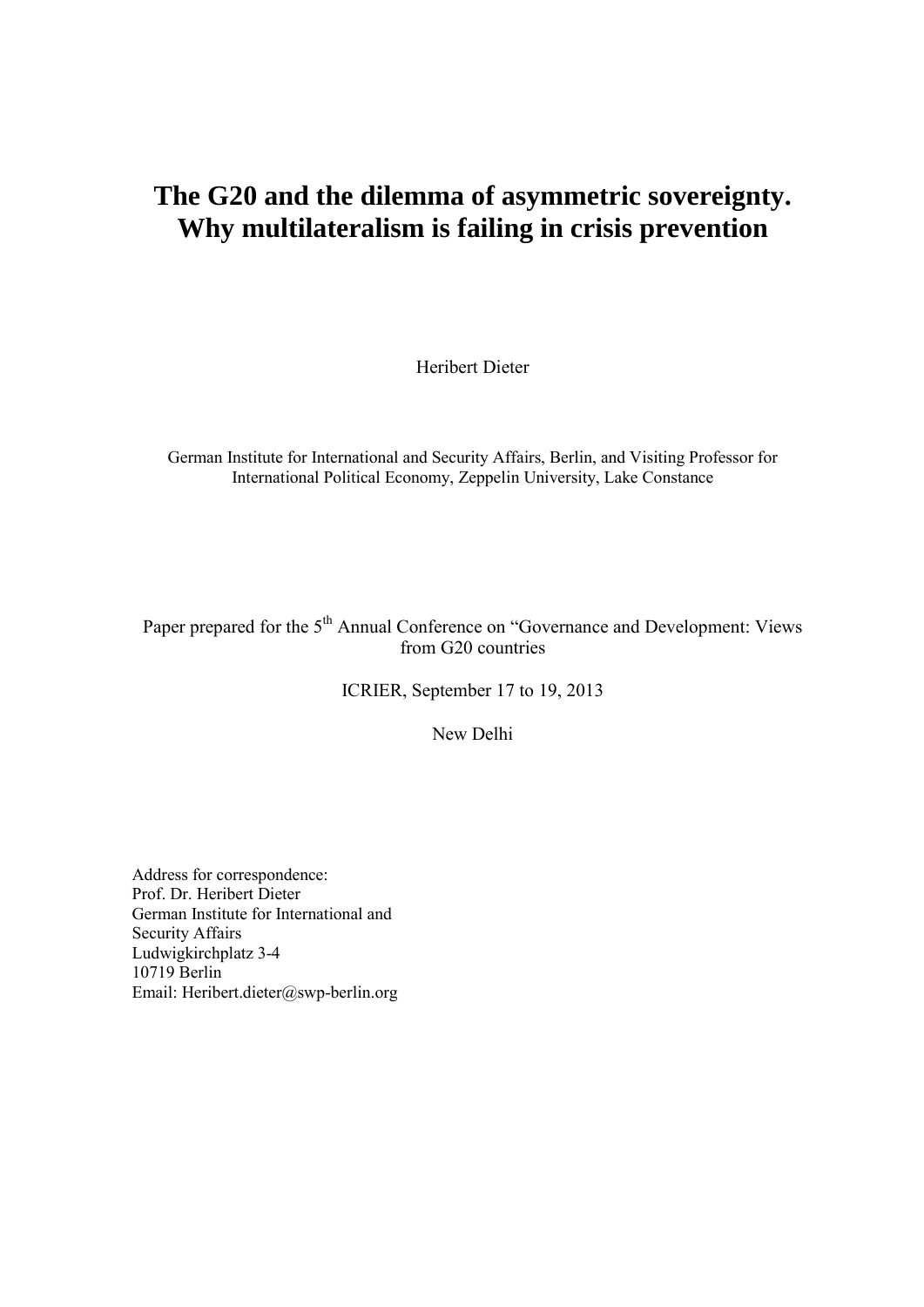*Abstract: The G20 is not able to move forward with reforms necessary to prevent future financial crises. Successes as in crisis management cannot be transformed into joint crisis prevention. The global regulation of financial markets, agreed upon at previous G20 summits, was intended to make the international financial system more stable and more resilient against future crises. Alas, the resultant expectations were unfulfilled. Likewise, we cannot expect meaningful steps towards a reinforcement of the global regulation of financial markets from this year´s G20 summit in St. Petersburg. At least as serious are the failure of the Doha Round and the incapability of the G20 to prevent it, despite the frequently voiced commitment to a multilateral order. The structural crisis in global regulation of today is not least the result of an asymmetric sovereignty in financial politics: States possess only marginal influence on international financial markets, but they are liable in times of crisis. The result is a re-nationalization of financial policies. At the same time, the increasingly critical perception of globalization, in particular in OECD societies, complicates the further evolution of the multilateral trade order.*

Supranational regulation of a range of issues has been on the agenda of international politics for more than two decades. "Global Governance", particularly in economic affairs, was considered a promising concept. The development of shared norms and standards in finance should have helped to reduce risks and prevent future crises. This concept is embodied in the foundation of the Group of 20 in 1999 as a reaction to the financial crises of the late 1990s.

While at in the beginning limited to the finance ministers, the G20 first met at the level of heads of state and government in November 2008. This was deemed a breakthrough by some observers: Finally the problems of increasingly interdependent economies would have been solved at the global level.

### **The crisis management of the G20 was raising hopes**

Initially, the G20 fulfilled the expectations. The global economic and financial crisis was managed without a relapse to protectionist trade policies or harmful competitive devaluations. In the years 2008 to 2011, the G20 was able to implement some significant steps, for example in the modernization of the International Monetary Fund. At the G20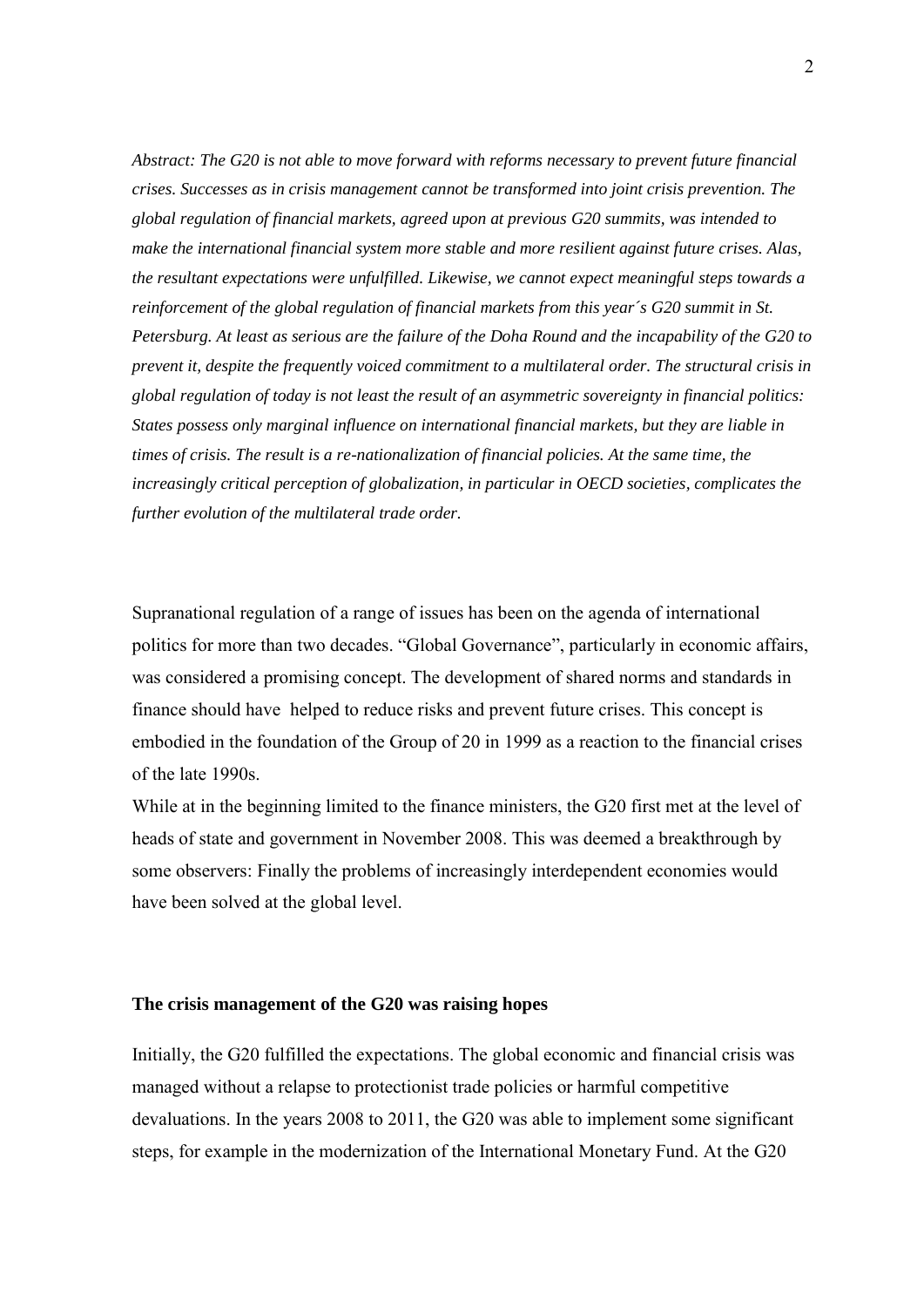summit before last in Cannes in November 2011 the development of shared rules for the financial markets was still high on the agenda. But only non-binding memoranda of understanding were agreed upon.

In the following two years since the G20 summit in Cannes, some countries have chosen to go their own way and it has become evident that there will be no joint approach to the regulation of financial markets. Notably the U.S. has not only enacted unilateral reforms of its financial markets but has also given up one of the established pillars of financial regulation. Authorities in the United States no longer accept the so called home country principle and have shifted unilaterally to the host country principle, according to which banks operating in the U.S. must also hold capital in the U.S. The U.S. terminates the former consensus of the OECD countries by implementing the host country principle in banking supervision: Financial institutions are being supervised where they operate, not in the country where their headquarters are located. This has far-reaching consequences and will lead to a segmentation of markets. In the future, Deutsche Bank for instance will have to hold capital in New York for its American business – rather than in Frankfurt as was the case up now.

Just like the U.S., ever more countries choose individual national paths for their financial policies. For example, right from the beginning of the crisis, Brazil had raised a tax on capital inflows at rates of 2 to 6 percent and has only abandoned this measure on June 5, 2013 – due to a considerable drop of the Brazilian Real´s exchange rate. Switzerland has chosen special capital requirements of its two large banks UBS and Credit Suisse, thereby deviating strongly from the standards of the Basel Committee of Banking Supervision. While large banks have to hold 13 percent capital by the end of the current decade, according to the set of measures known as Basel III, the Swiss banking supervision has enforced much higher capital requirements and is demanding 19 percent of risk-weighted assets from its two largest banks.

### **Liability in the event of a crisis**

What is the reason for this development? Why do countries seem to lose faith in multilateral approaches, not only, but also in the regulation of financial markets? One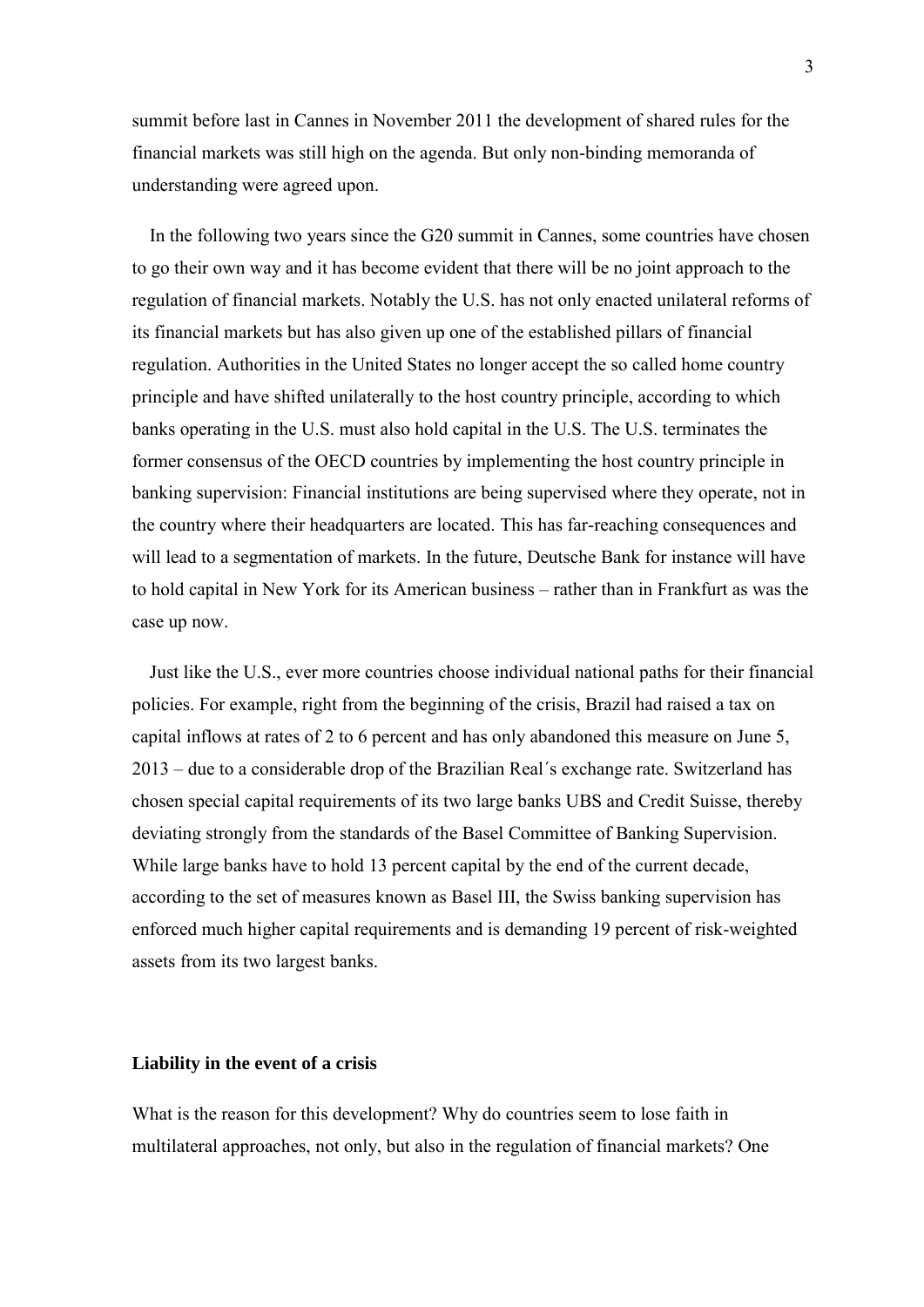important aspect is the largely dissimilar experience with financial crises. For the societies of countries with very large financial sectors – Switzerland, but also Great Britain – the crisis of the years 2008 and 2009 was a traumatic experience, which the affected societies do want wish to repeat. The fiercer the crisis and the closer the abyss, the stronger is the willingness of these societies not to settle at a global minimal consensus in financial regulation.

Of course, a set of rules for financial markets in particular is not only about the implementation of internationally agreed upon regulations, but also about the liability for adverse developments. In the event of a crisis, governments are at least partly responsible for the mistakes of their banks. The crises of the last years have shown this very clearly. Whether in Ireland or in Spain, in the U.S. or in Belgium, everywhere governments have taken great financial risks to prevent the collapse of their financial systems. In some cases – such as Ireland and Spain – the rescue operations had impaired the state budget in such a way that, without help from abroad, not only the banks would have faced bankruptcy but also the states themselves.

For numerous governments, the internationalization of financial markets has led to a peculiar as well as precarious situation: While countries possess only indirect influence on the international negotiations of financial regulation, they are individually liable in the event of a crisis. Their sovereignty is thus asymmetric: So far, the governments of sovereign states were lacking the instruments to reduce the risks that come along with their bank´s business; still, they were held accountable. The resulting situation has become both politically unsatisfying and threatening the legitimacy of governments. Some G20 States have responded with the unilaterally implemented measures sketched above.

In principle, individual states would indeed have had the ability to tighten their financial market regulation well before the recent crises in the USA and in Europe. Thereby, they would have lowered the risks for their public finance. However, before the outbreak of the crises it was politically difficult to find support for a prudent policy. Banks successfully referred to the competitive environment in which they have to operate and pointed to the liberal banking supervision in other countries. So prior to the crises, we saw a leveling of the supervision on the lowest common level, which however – as we know today – was highly inadequate.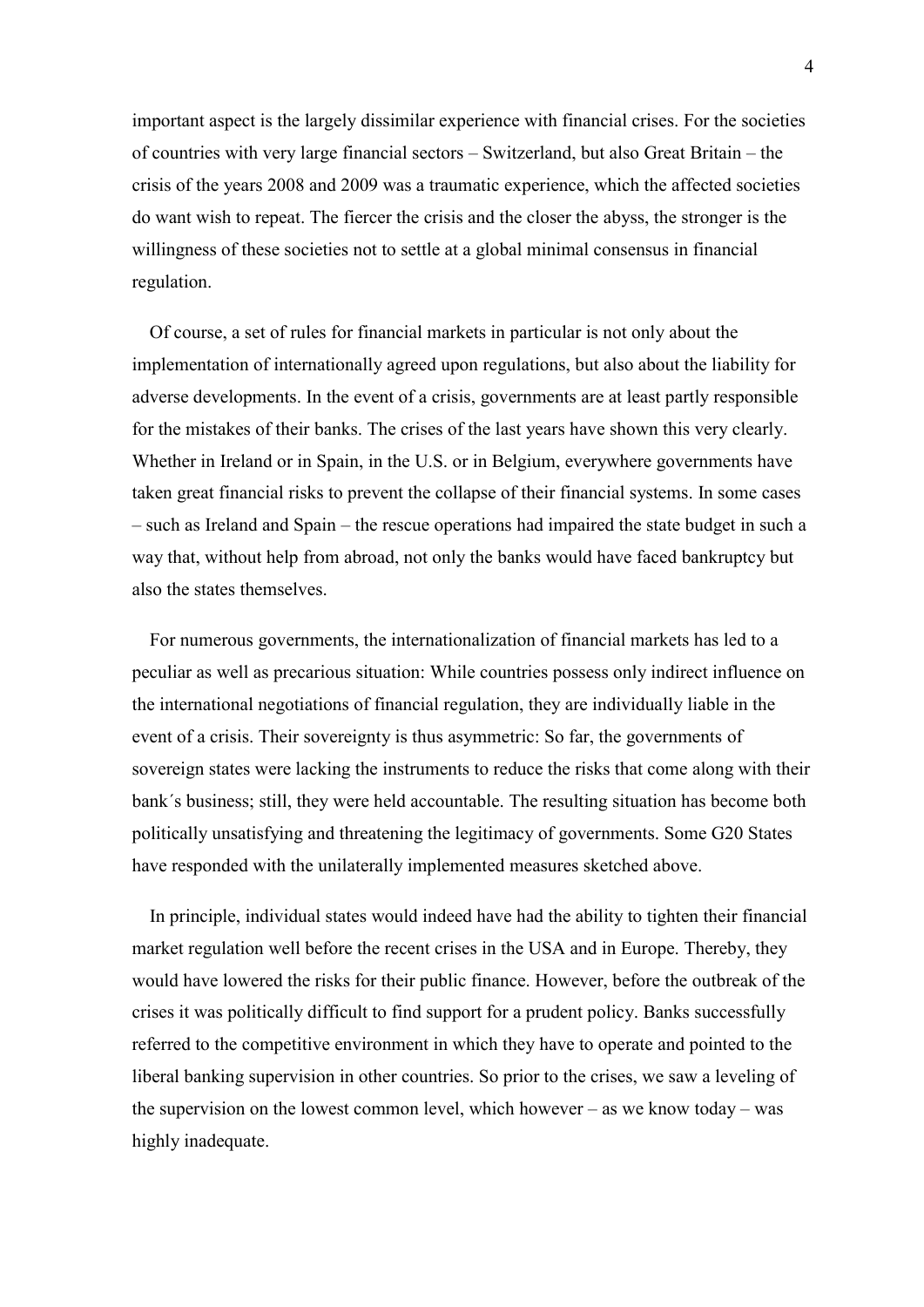A second reason for the growing interest in the re-nationalization of financial politics is the experience from the bankruptcy of Iceland´s banking system. The three major Icelandic banks were initially growing rapidly abroad, implementing daring business models. Equally quick was their demise, and all three banks slipped into bankruptcy just as quickly. The assumption that a state will guarantee for the liabilities its insolvent banks have in other countries was plausible until Iceland failed to honor the obligations of its banks. The events in Iceland have weakened this expectation. The faith in guarantees of national governments – a central element of the home country principle in banking supervision – is fundamentally shaken. The bankruptcy of Cypriot banks, although somewhat different in detail, has fuelled further doubts. That is one more reason why the U.S. is shifting towards the host country principle.

### **Why do global approaches fail?**

Yet, the tightening of the rules for financial market regulation is not the only field where the G20 is failing. Despite the mantra-like repetition of memoranda of understanding, the trade ministers of the G20 have not been able to surpass their conflicts of interest and reach a settlement in the Doha Round of the World Trade Organization WTO. What are the reasons for this failure?

Although the G20 managed to prevent a revival of protectionist measures on a broad front in the midst of the crisis, there is a large gap between the announcements of the G20 and quantifiable results in trade policy. There is not one final communiqué lacking a clear statement stressing the importance of the World Trade Organization WTO and the necessity to conclude the Doha Round. Nonetheless, the reality of trade policy looks very different. All the states that are preventing the conclusion of the Doha Round through their veto are members of the G20.

Although little information on the reasons for the deadlock in the Doha Round is publicly available, it is known that the USA, Brazil and China are blocking its conclusion. The emerging economies Brazil and China oppose the U.S.´s demand for the complete elimination of tariffs on industrial goods. Conversely, the U.S. resists the request to comprehensively abandon subsidies to the agricultural sector.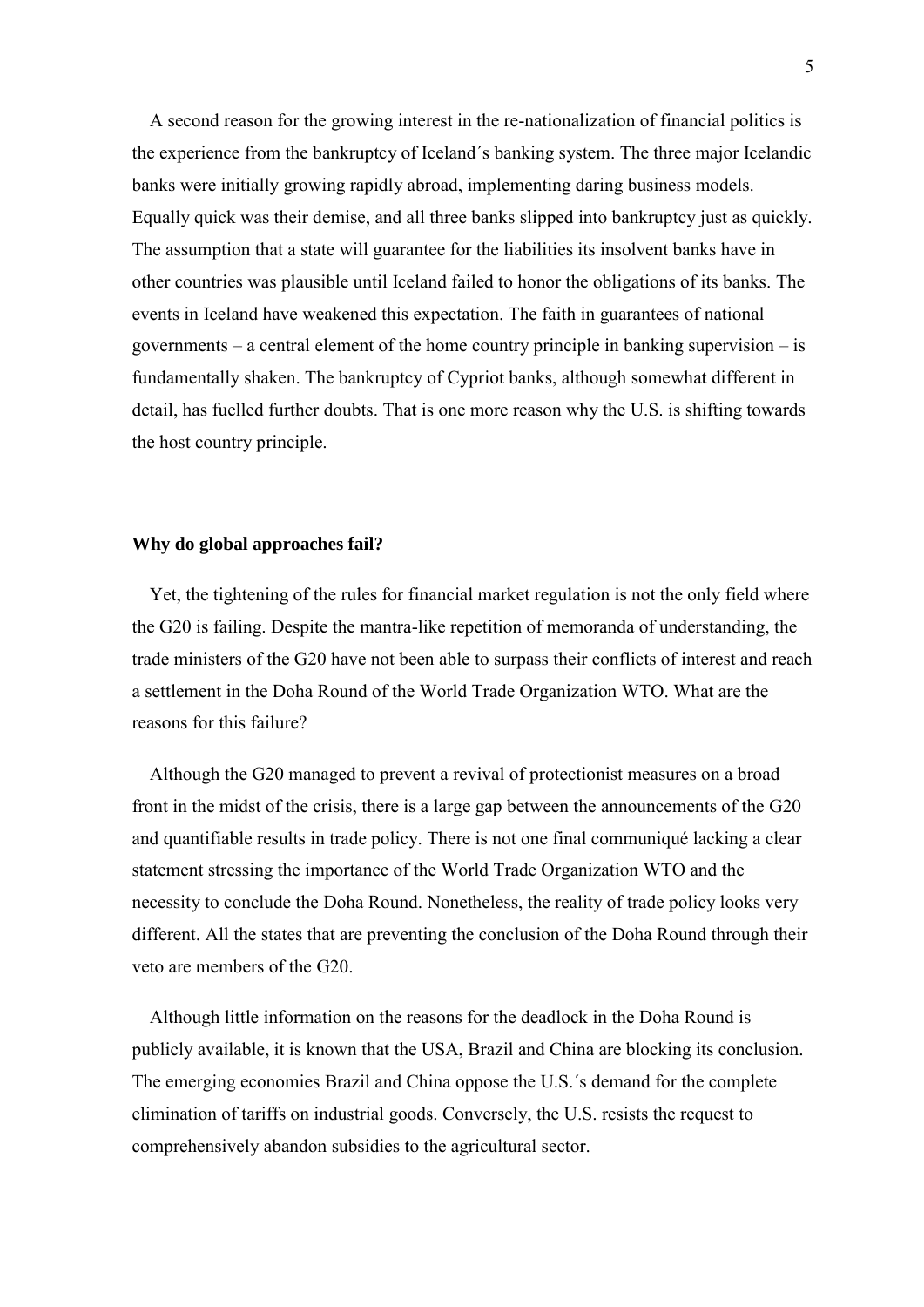Thus, the Doha Round is not concluded because three important members of the G20 no longer believe in multilateral solutions and rather engage in preferential agreements. For experts in the field of international trade, this is a paradox. There is a broad consensus that a single rule book for international trade would facilitate economic growth and contribute to a worldwide increase of prosperity. This, however, cannot be said for the currently so popular free trade agreements. So why are the countries in the G20 incapable of further developing the common rules for international trade?

One explanation is the lack of a hegemonial power, which is willing to guarantee the compliance with the rules of the game, but at the same time also establishes a system that provides the member countries with sufficient economic benefits. In any event, this is how the postwar economy emerged: The U.S. enforced the system of Bretton Woods and made sure that the participation in this economic regime remains attractive. Of course, the Bretton Woods regime never was a truly global system since the member countries of the Council on Mutual Economic Assistance (COMECON) were not participating. Still, within the bipolar order of the Cold War, the U.S. managed to keep the system at the same time open and stable.

After the collapse of the USSR and the following short-lived "unipolar moment" (Charles Krauthammer) of complete hegemony of the U.S., the multilateral order was being developed until 1995, the founding year of the WTO. Since the turn of the millennium and the parallel emergence of a multipolar order, nearly all attempts to organize cooperation without hegemony (Bob Keohane) have failed. The present multipolar world is characterized by superficial cooperation. Global Governance, whether in policies to prevent further climate change or in economic policy, remains on hold. Even worse: The world is returning to regulation on the level of the nation state and noncooperation. The American political scientist Ian Bremmer refers to the resulting situation as "G-Zero", an era in which groups as the G20 will no longer play a vital role.

#### **The negative perception of the international division of labor**

Apparently there is no such thing as an identity of interests of individual states as assumed by the advocates of global regulation and global governance. In other words: The